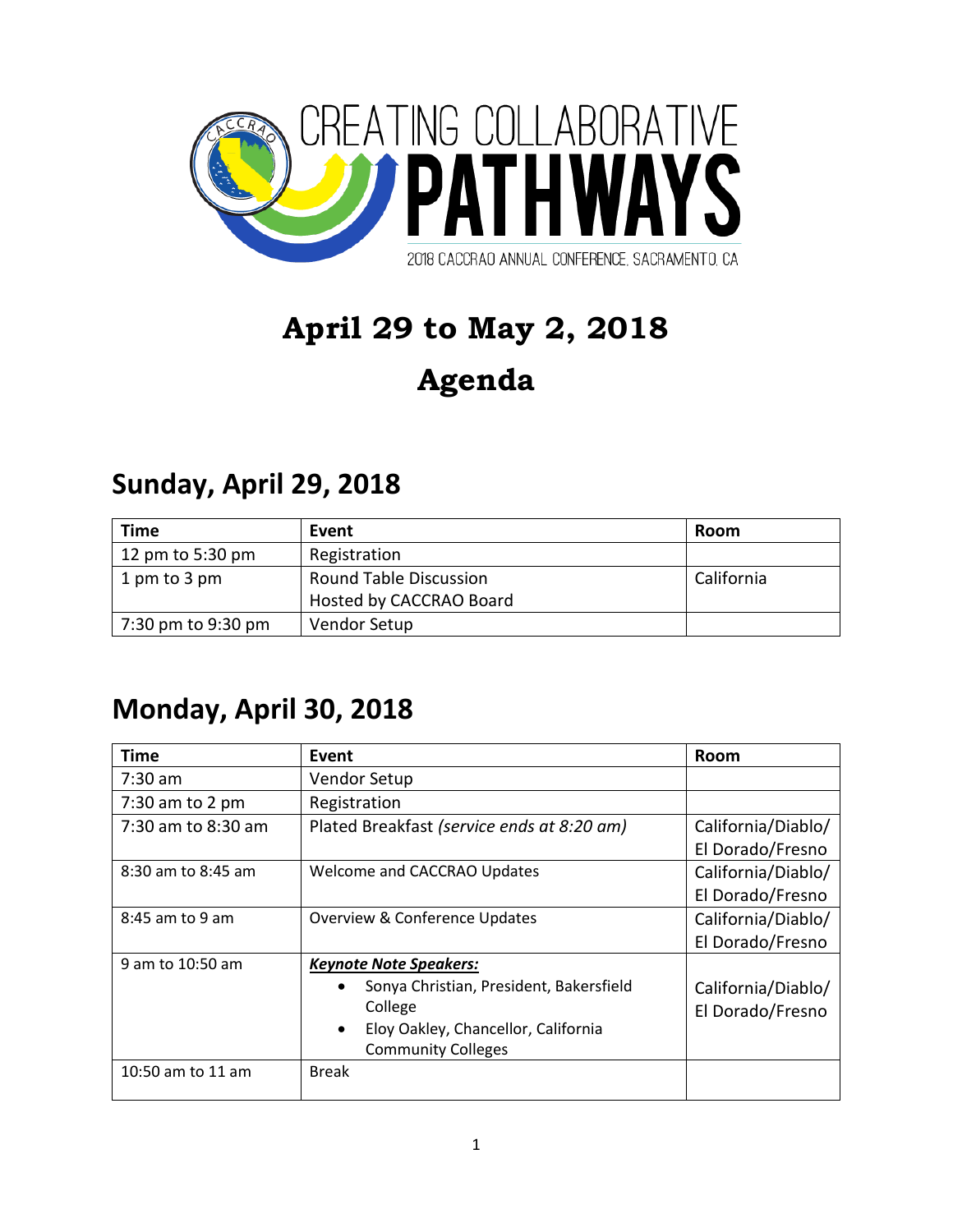| 11 am to 11:50 am  | <b>Vendor Workshop</b><br><b>Crackdown on Fraud by IERF</b><br><b>Presenter: Emily Tse</b>                                                                                          | Hermosa/Granada                               |
|--------------------|-------------------------------------------------------------------------------------------------------------------------------------------------------------------------------------|-----------------------------------------------|
|                    | <b>Vendor Workshop</b><br><b>CI Solutions - Card Integrators</b><br>Presenter: Bret Hendry & Miles Cole                                                                             | Calaveras/Balboa                              |
|                    | <b>Vendor Workshop</b><br>Credentials Solutions: More than Transcripts - Learn<br>about our Verification and Parking Solutions!<br><b>Presenter: Margaret Freeman</b>               | Sierra Ballroom<br>(16 <sup>th</sup> floor)   |
|                    | <b>Vendor Workshop</b><br>Leepfrog: Managing and Publishing Pathways the<br><b>Easy Way</b><br>Presenter: Bryan Blackwell                                                           | <b>River City</b><br>(16 <sup>th</sup> floor) |
| 11:50 am to 12 pm  | <b>Break</b>                                                                                                                                                                        |                                               |
| 12 pm to 1 pm      | Lunch<br>First Time Attendee Recognition<br>Scholarship awards                                                                                                                      | California/Diablo/<br>El Dorado/Fresno        |
| 1 pm to 1:15 pm    | <b>Break</b>                                                                                                                                                                        |                                               |
| 1:15 pm to 2:15 pm | General Session #1<br><b>Multiple Measures</b><br>Presenter: Laura Hope, Vice Chancellor for<br>Educational Services, CCC Chancellor's Office                                       | California/Diablo/<br>El Dorado/Fresno        |
| 2:15 pm to 2:30 pm | <b>Break</b>                                                                                                                                                                        |                                               |
| 2:30 pm to 3:20 pm | What's new for eTranscript California<br>Presenter: Mark Cohen<br><b>CCC Technology Center</b>                                                                                      | Hermosa/Granada                               |
|                    | One of the Best Kept Secrets: Leveraging Prior<br>Learning Assessment<br>Presenter: Justin Garcia, West Hills<br><b>Community College District</b>                                  | Calaveras/Balboa                              |
|                    | Associate Degree for Transfer: Community College<br>Presenters:<br>Bob Quinn, CCC Chancellor's Office<br>Deanna Abma, City College of San Francisco<br>Bernie Day, Foothill College | Sierra Ballroom<br>(16 <sup>th</sup> floor)   |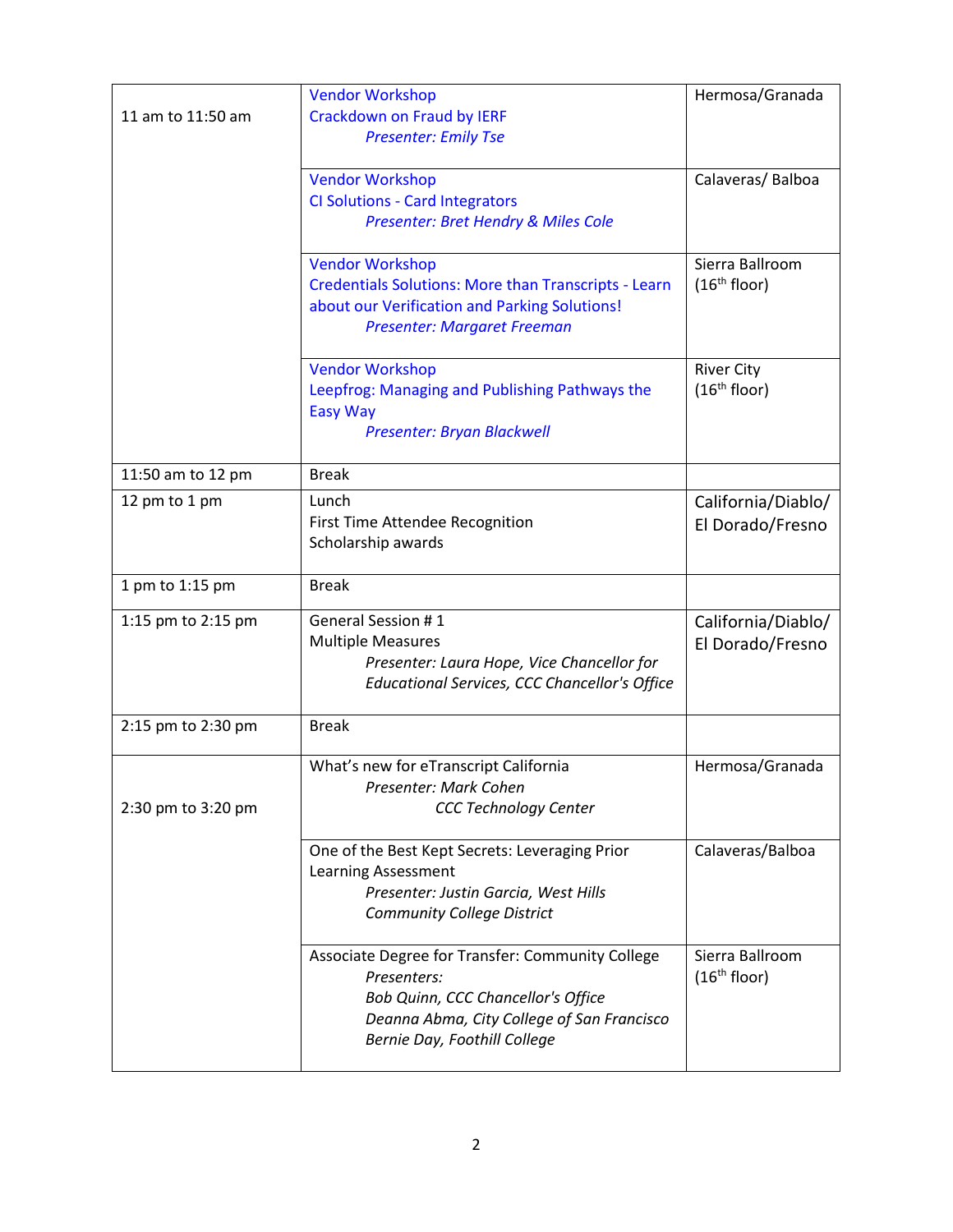|                    | Non-credit curriculum & Grades<br>Presenter: Chantee Guiney,<br><b>CCC Chancellor's Office</b>                                                                                                                             | <b>River City</b><br>(16 <sup>th</sup> Floor) |
|--------------------|----------------------------------------------------------------------------------------------------------------------------------------------------------------------------------------------------------------------------|-----------------------------------------------|
| 3:30 pm to 4:30 pm | MIS Plans for future development<br>Presenter: Todd Hoig, CCC Chancellor's<br><b>Office</b>                                                                                                                                | Hermosa/Granada                               |
|                    | Get S.M.A.R.T. - Service Area Outcomes<br>Presenter: Rita Grogan, Associate Vice<br>Chancellor of Enrollment Management and<br>Institutional Effectiveness, West Hills<br><b>Community College District</b>                | Calaveras/Balboa                              |
|                    | AB540 New Regulation<br>Presenters:<br>Natalie Wagner, CCC Chancellor's Office<br>Chay Yang, CCC Chancellor's Office<br>Michael Quiaoit, Dean of Student Services<br>& Special Programs, CCC Chancellor's<br><b>Office</b> | Sierra Ballroom<br>(16 <sup>th</sup> Floor)   |
|                    | <b>Auto Award Degrees</b><br>Presenter: George Bradshaw, Dean,<br>Enrollment Management, Mt. San Antonio<br>College                                                                                                        | <b>River City</b><br>(16 <sup>th</sup> Floor) |
| $4:30$ pm to 8 pm  | Reception & Entertainment (Dinner on your own)                                                                                                                                                                             | California/Diablo/<br>El Dorado/Fresno        |

## **Tuesday, May 1, 2018**

| $7:30$ am to 2 pm   | Registration                               |                      |
|---------------------|--------------------------------------------|----------------------|
| 7:30 am to 8:30 am  | Plated Breakfast (service ends at 8:20 am) | California/Diablo/El |
|                     |                                            | Dorado/Fresno        |
| 8:30 am to 9:30 am  | <b>General Session #2</b>                  |                      |
|                     | Residency                                  | California/Diablo/El |
|                     | Presenters:                                | Dorado/Fresno        |
|                     | Natalie Wagner, CCC Chancellor's Office    |                      |
|                     | Chay Yang, CCC Chancellor's Office         |                      |
| 9:30 am to 9:45 am  | <b>Break</b>                               |                      |
|                     | <b>Dual Enrollment</b>                     | Hermosa/Granada      |
| 9:45 am to 10:50 am | Presenter: Arleen Elseroad, Dean of        |                      |
|                     | Enrollment Services, Irvine Valley College |                      |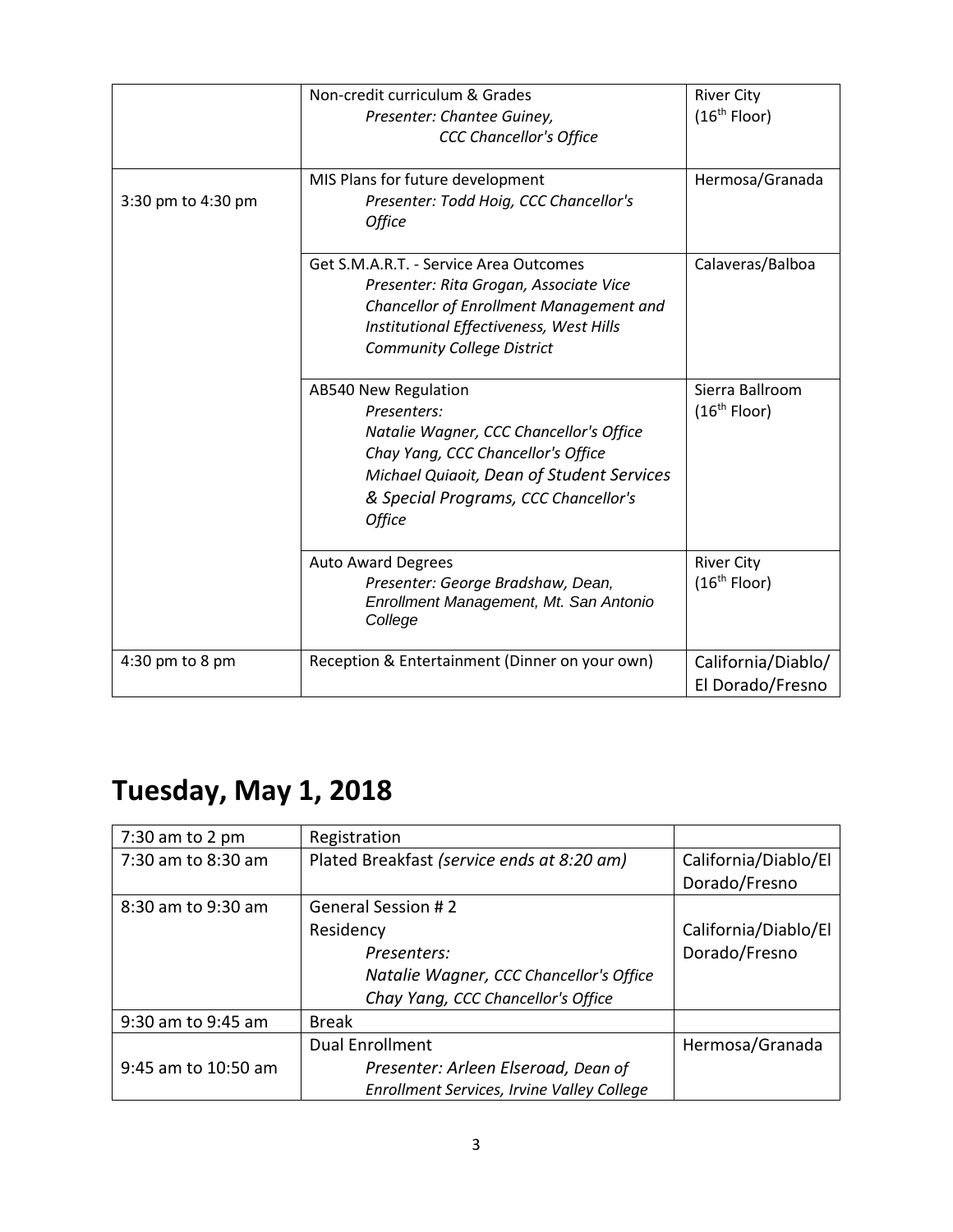|                 | <b>Online Degree Application</b><br>Presenter: Karen Erickson, College of San                                                                                                                       | Calaveras/Balboa                            |
|-----------------|-----------------------------------------------------------------------------------------------------------------------------------------------------------------------------------------------------|---------------------------------------------|
|                 | Mateo                                                                                                                                                                                               |                                             |
|                 | What's in a name? The California College Promise<br>Grant (formerly the BOG Fee Waiver)<br>Presenters:                                                                                              | Sierra Ballroom<br>(16 <sup>th</sup> floor) |
|                 | Bryan Dickason, CCC Chancellor's Office &<br>Rita Grogan, Associate Vice Chancellor of<br><b>Enrollment Management and Institutional</b><br>Effectiveness, West Hills Community<br>College District |                                             |
|                 | Ed Code 2.0                                                                                                                                                                                         | <b>River City</b>                           |
|                 | Presenter: Lillian Justice, Registrar, El<br>Camino College                                                                                                                                         | (16 <sup>th</sup> Floor)                    |
| 10:50 am 11 am  | <b>Break</b>                                                                                                                                                                                        |                                             |
|                 | <b>Vendor Workshop</b>                                                                                                                                                                              | Hermosa/Granada                             |
| 11 am to 12 pm  | XAP - eTranscripts CA Updates and What's New<br><b>Presenter: George Yang</b>                                                                                                                       |                                             |
|                 | <b>Vendor Workshop</b>                                                                                                                                                                              | Calaveras/Balboa                            |
|                 | The Clearinghouse's Services Help You with Your                                                                                                                                                     |                                             |
|                 | <b>Transfer Student Success Initiatives</b>                                                                                                                                                         |                                             |
|                 | <b>Presenter: Phil Spitz</b>                                                                                                                                                                        |                                             |
|                 | <b>Vendor Workshop</b>                                                                                                                                                                              | Sierra Ballroom                             |
|                 | <b>SmartCatalog: Working Smarter-Using a Single</b>                                                                                                                                                 | (16 <sup>th</sup> Floor)                    |
|                 | System for managaing Catalogs, Curriculum,                                                                                                                                                          |                                             |
|                 | <b>Outcomes, Syllabi and Transfer Credit Evaluation</b>                                                                                                                                             |                                             |
|                 | Presenter: Anita Aker                                                                                                                                                                               |                                             |
|                 | <b>Vendor Workshop</b>                                                                                                                                                                              | <b>River City</b>                           |
|                 | <b>Certified Electronic Diplomas and Paper Diplomas:</b><br>Come and 'C' what Paradigm can offer your                                                                                               | (16 <sup>th</sup> Floor)                    |
|                 | students                                                                                                                                                                                            |                                             |
|                 | Presenter: Elizabeth Kunde                                                                                                                                                                          |                                             |
| 12 pm to 1 pm   | Lunch                                                                                                                                                                                               |                                             |
|                 | Elections                                                                                                                                                                                           | California/Diablo/El                        |
|                 | <b>Robert Brown Award</b>                                                                                                                                                                           | Dorado/Fresno                               |
|                 | Vendor Raffles (must be present to win)                                                                                                                                                             |                                             |
|                 | Birds of Feather: PeopleSoft                                                                                                                                                                        | Hermosa/Granada                             |
| 1 pm to 1:50 pm | <b>Birds of Feather: Colleague</b>                                                                                                                                                                  | Calaveras/Balboa                            |
|                 | Birds of Feather: Banner                                                                                                                                                                            | Sierra Ballroom                             |
|                 |                                                                                                                                                                                                     | (16 <sup>th</sup> Floor)                    |
|                 | <b>Open Discussion</b>                                                                                                                                                                              | <b>River City</b>                           |
|                 |                                                                                                                                                                                                     | (16 <sup>th</sup> Floor)                    |
| 1:50 pm to 2 pm | <b>Break</b>                                                                                                                                                                                        |                                             |